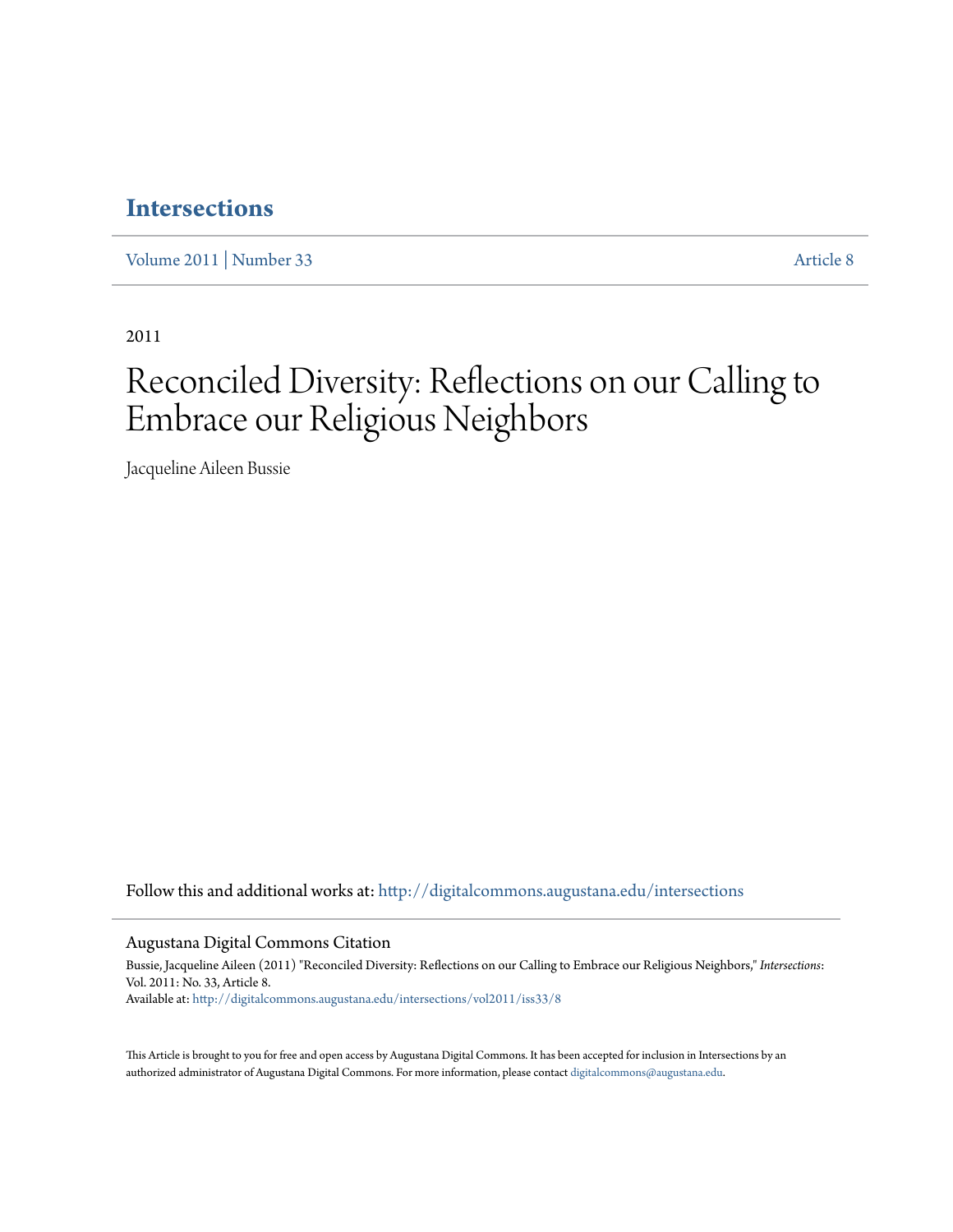#### JACQUELINE AILEEN BUSSIE

# Reconciled Diversity: Reflections on our Calling to Embrace our Religious Neighbors

"Te problem to be faced is: how to combine loyalty to one's own tradition with reverence for diferent traditions." –Abraham Heschel

"God gave us two ears and one mouth for a reason—that we might listen twice as much as we speak." –Epictetus

In 2005, because of my many years of involvement in Jewish Christian dialogue, I had the immense pleasure of being Capital University's ambassador to a speaker's series in Pittsburgh featuring Holocaust survivor and Nobel Peace Prize Winner Elie Wiesel. Wiesel told a striking story that weekend about the great Jewish thinker Martin Buber who reminded his listeners that Judaism and Christianity share an obsession with the Messiah. The Jews, of course, are still waiting for the messiah who will come to redeem the world at the end of days. The Christians, although they do believe the Messiah has already come, are also waiting on the Messiah—waiting for Jesus the Messiah to return. And so, declared Buber, let's all wait together. Buber's attentive friends, thinking the story ended there, murmured their approval at the teacher's wisdom and bobbed their heads in agreement. But Buber continued, "And no doubt when the Messiah comes in those end days, someone will lean over and ask in his ear, 'Hey, have you been here before?' And when that happens, I hope I'm there too so I can caution him, 'For heaven's sake, whatever you do, don't answer that.'"

I love Buber's story because it underscores both the promise and the problems of religious diversity. The tale unfolds how much we have in common, but also unveils through humor our insidious tendency to consider all conversations about religion

as ultimately conversations about nothing more than rightness, or—to be more honest—about my rightness and your wrongness. Tragically, in the real world our obsession with being right when it comes to religion all too often trumps our embrace of our common humanity and shared dreams for a redemptive and just future. Part of the goal of responsible Lutheran higher education must be to help our students unlearn this hasty, premature confation of religion and rightness. Instead, we must help our students move toward a shared vision where collaboration and hope once again become real possibilities for a future that must be lived or lost together or not at all.

That same weekend, Wiesel also shared his optimistic assessment that in the 21st century, as a result of decades of post World-War II dialogue, Jewish-Christian relations are stronger than ever before. However, Wiesel pronounced from behind his lectern, from the inception of those dialogue groups that began in the 1960s, we made a terrible mistake. Everyone in the auditorium held their breath ever so slightly, waiting for the Nobel Peace Prize winner to tell us where we had gone wrong. And this is what he said: "When we began those interfaith dialogues, we failed to invite Muslims to the table."

I couldn't agree more with Wiesel, but I must push him further and ask, who else are we failing to invite? This question

JACQUELINE AILEEN BUSSIE is the Associate Professor of Religion & Director, Forum on Faith and Life, Concordia College, Moorhead, MN.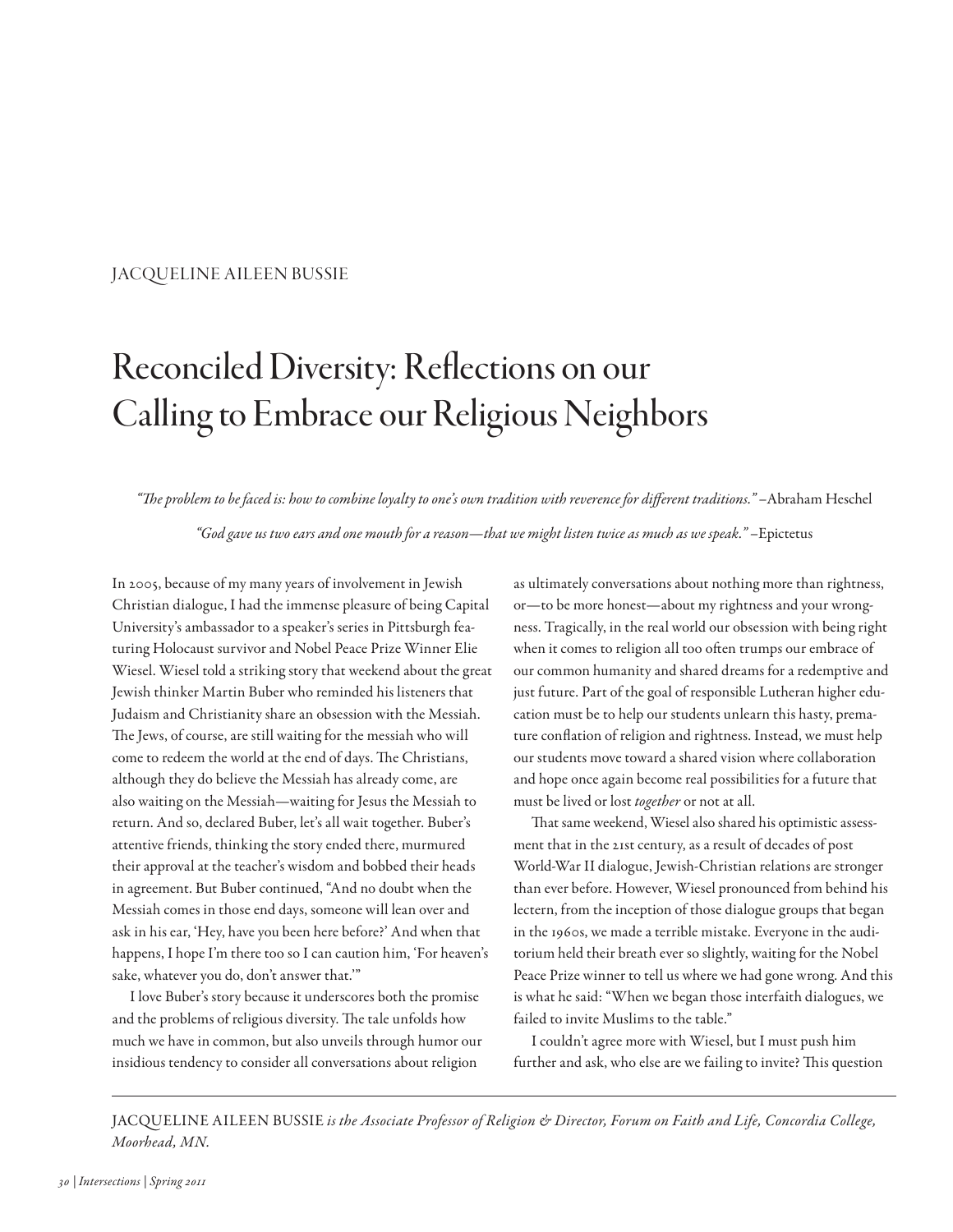leads to the several even larger questions which constitute the primary focus of my refections in this essay. What can those of us who work at Lutheran universities do to overcome past systemic failures to engage in interfaith dialogue and address

"How can we help our students and our greater communities transmute their fear of religious diference into a sense of awed gifedness at a tapestry of diversity so colorfully woven?"

religious diversity? In a world where the media and politics thrive on divisiveness, diference, and confict and in a world flled with fst-clenching "us/them" language, how can we help our students to speak in terms of 'ours'—our collective future, our children, our earth, our dreams? What can we do to help our students embrace not only religious diversity in principle, but also the real people behind that principle, namely, our Sikh, Muslim, Buddhist, Native American, Hindu, atheist, and Jewish sisters and brothers? How can we help our students and our greater communities transmute their fear of religious diference into a sense of awed gifedness at a tapestry of diversity so colorfully woven? As a scholar and a theologian who believes theology is refection upon praxis, I will not address these questions through abstractions. Instead, I want to share with you three concrete and practical recommendations that can be done here and now on our campuses to help us cultivate, embrace, and foster reconciled religious diversity.

#### Lutheran Listening and Speaking our Stories

The first step we can take on our campuses to achieve greater responsibility to religious diversity is create a safe yet challenging public space for our students to tell their own stories and to learn to listen to the religious neighbor as she tells hers. As the Lutheran pastor and theologian Paul Tillich is said to have written: "The first duty of love is to listen." As a Muslim student once paraphrased Epictetus to me: "God gave us two ears and one mouth for a reason—that we might listen twice as much as we speak." Living amidst religious diversity in the 21st century demands a politics of love, which entails a politics of listening.

Our students do not come to us culturally prepared to know how to listen. Instead of "listening" to another person express a viewpoint with which we vehemently disagree, many of us are "re-loading" our verbal gun with ammunition so we can fre

off our killer rebuttal. The problem with reloading, of course, is that while we are doing it, we don't genuinely hear what the other person has said. To demonstrate this commonplace failure to listen in my ethics classes, I often pause the classroom debate at its most heated moment and ask students to summarize the argument of their opponent or of the person with whom they disagree most, and to do so with such accuracy that the person who espouses that argument approves the summary as a genuine encapsulation of her or his own point of view.

Our initial rounds of this 'recall' game usually end in embarrassed laughter because we are all called out on the fact that we haven't really listened to those with whom we disagree. And yet, my students become much, much better at this over time. The moral of this story is: we *can* listen well to one another—it's simply that we *don't*. As I have written in my forthcoming new book, Outlaw Christian: Straight Talk We Never Hear about Faith, Grief, Hope and Suffering, we do not practice listening or feel we need to be taught it. We misconceive listening as something which comes naturally to us, like breathing, when really, listening is more like swimming, learning not to breathe at the right time.

On our Lutheran campuses, part of our vocational responsibility is to teach our students to swim in the 21st century waters of religious diversity. To do so, we faculty, staf and administrators also need to value and practice authentic listening. We need to teach our students to tell their own stories and create spaces in classrooms and on campus for them to do so. If you ask someone who she is, how does she answer you? No doubt she tells you a story: "I was born in Ann Arbor Michigan and when I was three my family moved to Georgia…"

Our identity is a story. We are our stories. This is as true for individuals as it is for universities, and I have noticed in the 21st century a strange plague on both of these houses. Both individuals in our day and too many religiously-afliated universities appear to be ashamed of their own stories as if distinctiveness inherently ofends diversity. Just as we cannot assume that students will know how to listen, we also cannot assume they feel empowered enough to share their own stories without our intentional modeling and prompting. Religious diference and distinctiveness scare us, and so, strangely, we try to hide them, as if by not discussing them with people diferent from ourselves they will magically disappear.

On my previous campus at Capital University, our dean took the bold step of establishing a new committee called, aptly enough, the Telling Our Stories committee, of which I served as chair. Part of our committee's job was to collect the stories of faculty, staf, administrators, and students and disseminate them via wiki, newsletter, alumni magazines, luncheons, forums, university webpages,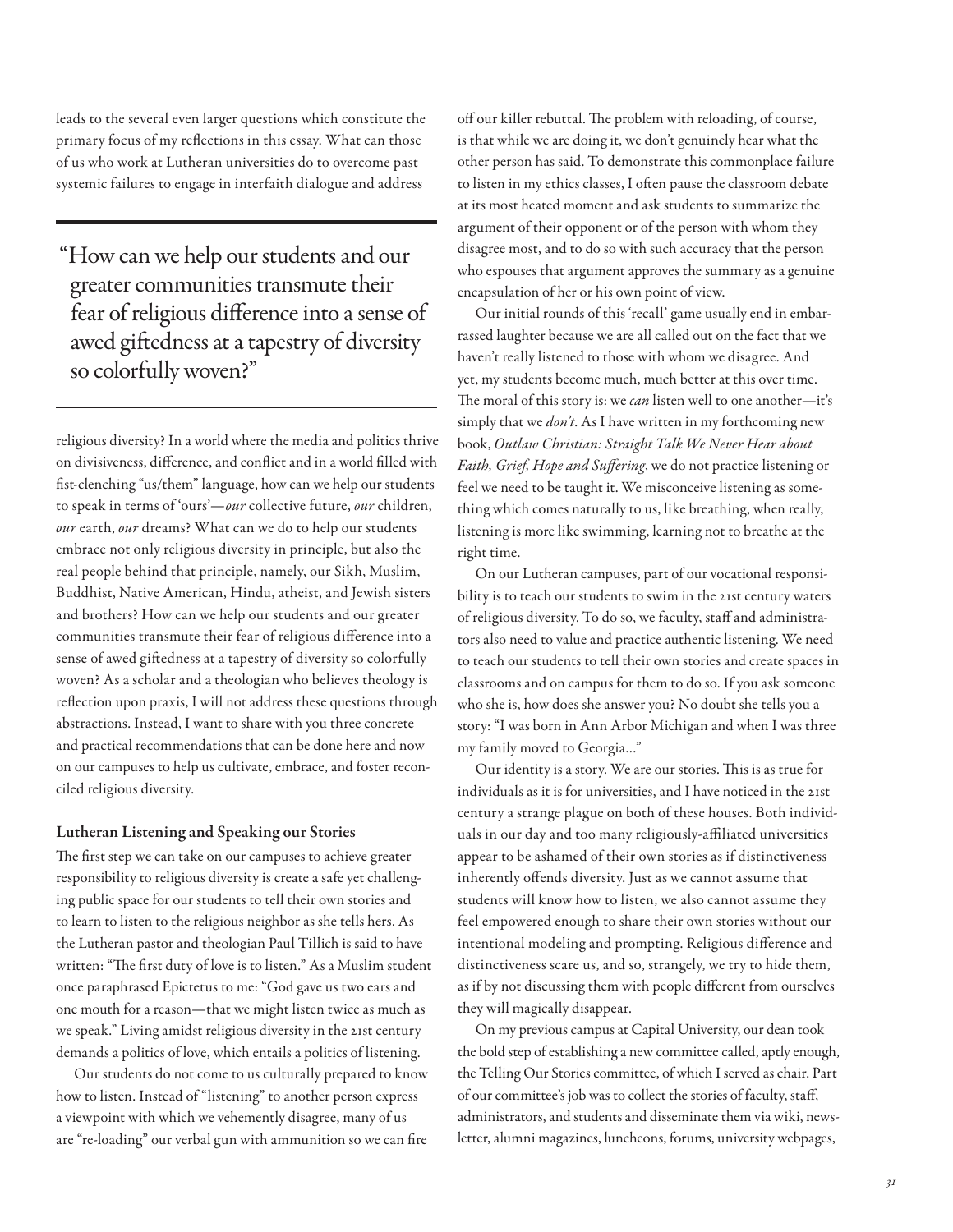and the like. The university has a long way to go, but this intentional effort at celebrative storytelling has already helped cultivate and create a greater sense of shared values and mutual celebration in an environment all too ofen prone to cynicism, uncertainty, and negativity. Every new story I heard and shared shamed me a little at how little I once knew about my colleagues and their projects and students. At the same time, each new story refashioned my day with a sense of gifedness. I walked through the campus diferently, watchful and appreciative.

## "Stories can make us rich or leave us poor, and if they go untold, the result is always poverty."

Such storytelling also has had a remarkable side-efect on our fundraising. When my students in 2008 expressed to me their dream of going on a service-learning trip to South Africa to learn more about the nonviolent end to apartheid and to serve the poor and AIDS orphans, I knew the trip would be too expensive without subsidy. So, I wrote letters and talked to people, and in the end raised over \$25,000 in private funds. Even I was shocked by this radical generosity. All I did to prompt it was to let my students tell their own stories about why they dreamed of going to Africa (I included excerpts from these autobiographies in my fundraising letters). I also told true stories about all my students had done for our local community on a weekly basis in my service-learning classes for the last two years. Both literally and fguratively, I believe our stories are our university community's currency. These stories can make us rich or leave us poor, and if they go untold, the result is always poverty.

#### Engendering Encounters

This brings me to my second recommendation about how our Lutheran colleges and universities can become better stewards of the God-given gift of religious diversity. Our universities must create occasions for our students to engage in authentic encounters with our interfaith neighbors. If your university is like mine, our student and faculty populations are not yet as religiously diverse as they should be. Changing that demographic is the ongoing responsibility of admissions, recruitment, and the whole institution. But in the meantime, from the grassroots up we must be intentional about taking steps to facilitate opportunities for students to authentically encounter and interact with our religiously diverse neighbors. We cannot wait around and expect diversity

to come to us; we need to bring it to our students right now. For faculty, this means incorporating encounters with diversity into the curriculum through texts, invited speakers, service-learning, experiential learning, internships, and feld trips.

I want to share with you some practical examples of how to foster for students opportunities for engagement and genuine encounter with religiously diverse neighbors.

#### Curriculum Matters

First and most obvious, we can address the reality of religious diversity through the curriculum. The best part of being a university with a religious heritage is that we understand how much religious traditions and heritage *matter*, not just to ourselves, but to everyone who is part of one. One of the things I love best about teaching at a Lutheran institution is that we require an introduction to religion class, in which students are exposed to the basic understandings of the world's major religious traditions. In short, we teach our students religious literacy. Through such a requirement, our sectarian institutions hold themselves accountable to the realities of religious diversity and to the irreducible way it matters in our global society in a way that most non-sectarian institutions with no religion requirements simply do not or cannot. Ever since a student asked me if Muslims worship Muhammad or the Buddha, and because another student asked me if the Holocaust really happened or if Jews just made it up, and because people such as a turban-wearing Sikh man in Texas are murdered after 9/11 for being mistaken for a Muslim, I have become a passionate, unwavering advocate of the importance of religious diversity. Religious illiteracy leads to mistaken assumptions which in turn lead to wild-fung prejudice and hate. Every semester on the frst day of class I tell my students why I teach religion: I want to help create a world where people stop hating and killing each other because of their vast ignorance about religious traditions outside their own.

I remain fabbergasted that we as a nation believe that students can be college graduates and not know why their American Buddhist co-worker in the next cubicle is against the wars in Iraq and Afghanistan, or why their orthodox Jewish neighbor would never eat a cheeseburger or drive to synagogue on the Sabbath. Our graduates should know, for example, that only 20% of Muslims in the world are Arab, that Muslims believe in the second coming of Jesus as well as the virgin Mary, or that there are 635 denominations in the United States that identify themselves as Christian, and 9000 diferent Christian denominations worldwide (9000!).

Our Lutheran and other sectarian institutions lose a genuine critical edge and become irresponsible when we consider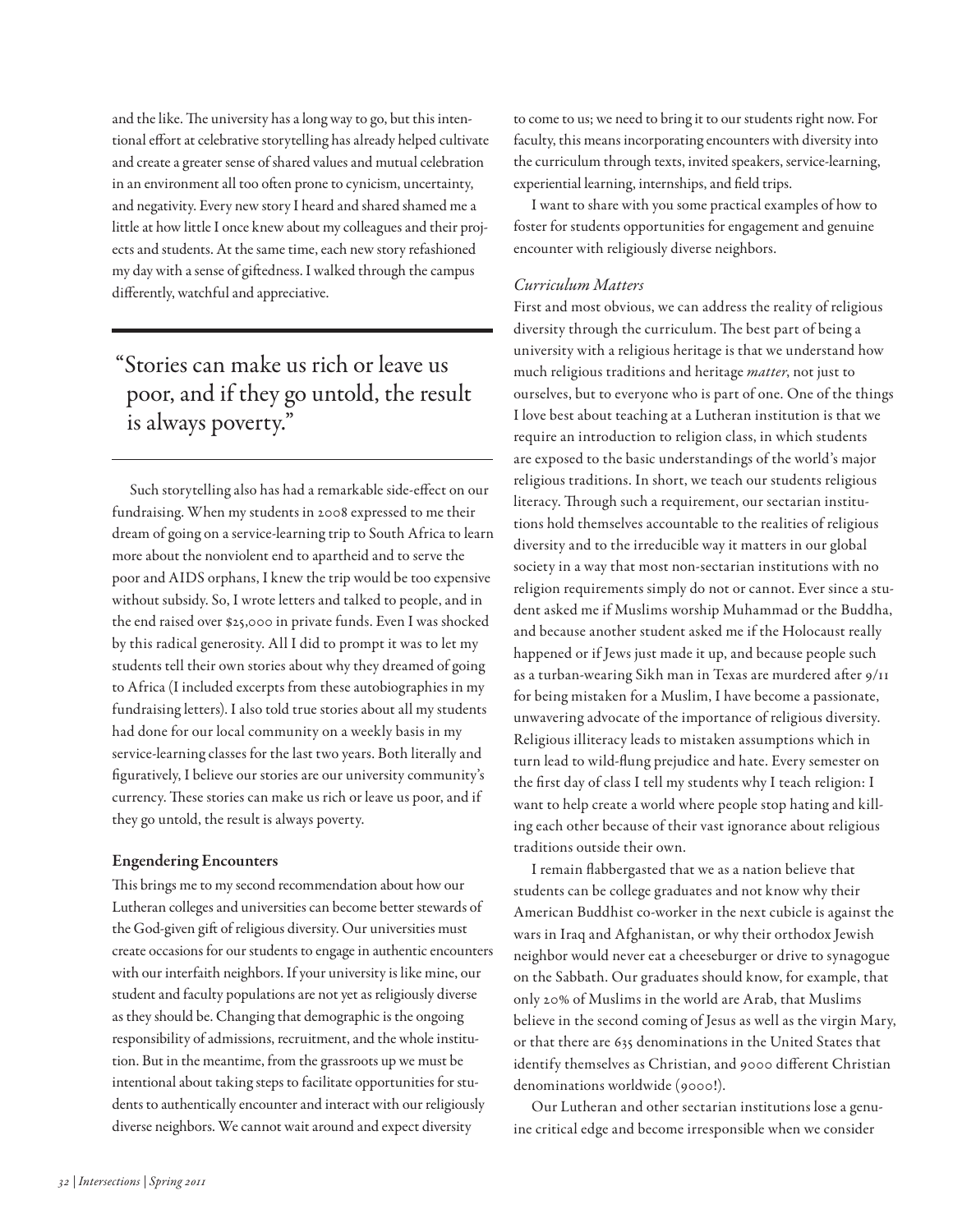eliminating religion requirements from our curriculum. Diversity in the United States is, in large part, religious diversity, and yet where and how do we educate young people about what that diversity is and what it means? Where and when do we provide young people with the tools needed to acquire religious literacy? Where is a safe place where they can clarify misperceptions about one another and ask messy questions about diference, if not in the university? It is dangerous and deleterious to imagine that young people can learn to embrace the religious neighbor by some imaginary form of cultural osmosis, rather than intentional education. Ignorance about religious diversity in the 21stcentury leads not to bliss, but to bombs and brutality.

#### Bridging Communities

A second and relatively simple way to foster encounters with religious diversity is to bring speakers to campus, host interfaith events on campus, or take students to interfaith events out in the community. In other words, build bridges. If your faculty does not have representatives of today's religious diversity who are willing to speak to students, such neighbors need to be brought to campus or students taken to them. Every term, I take students to at least one interfaith event hosted by the Interfaith Association of Central Ohio. I have taken students to observe worship services at mosques, Sikh temples, churches, synagogues, and sweat lodges. One my colleagues hosts an on-campus Seder, open to all students, and once she and I partnered together and had a Jewish-Christian shared Bible study on campus. In my Introduction to Religion class, as we begin our study of each religious tradition—Sikhism, Judaism, Islam, Buddhism—I bring to class friends of mine who practice those traditions.

"It is dangerous and deleterious to imagine that young people can learn to embrace the religious neighbor by some imaginary form of cultural osmosis, rather than intentional education."

My Muslim friend Ahmad always makes an especially strong impression on my students. My students, the majority of whom are Christian or Jewish, always ask Ahmad how he feels about the terrorist acts of September 11. Ahmad always says to the class, "That's such an important question. I'll answer it by asking you a question back: How do those of you who are Christians

feel about Christians who bomb abortion clinics? I do not feel that those who bombed the WTC were real Muslims. They are extremists and they do not represent what my community believes to be the true Islam." Though we would never presume this about our own traditions because we are aware of all the inner controversies, we tend to conceive of other faith traditions as monolithic wholes, which is a dangerous misassumption.

When one of my students asked Ahmed about the Muslim concept of jihad and what that meant to him, Ahmed pointed out that in mainstream Islam, jihad does not really mean holy war: it means struggle, any struggle to follow the will of God. Ahmed then said to the class, my greatest *jihad* is raising my teenage daughter! The class laughed, but this answer gave them a broader understanding of a complex and highly misused and misunderstood term. During Ahmad's visit, most of my students confessed they had never met a Muslim let alone asked him what the term jihad really means is in his daily life of faith.

Every semester I take my Introduction to Religion students to a Ramadan Ifar dinner organized by the Columbus chapter of The Council on American Islamic Relations (CAIR). There my students and I share a meal served and prepared by our Muslim neighbors. One year, the dinner started right after an OSU. football game. My students the next day in class could not stop talking about the Muslim college women they met who wore their OSU sweatshirts along with their hijabs, or the kind elderly man who invited them to visit their mosque, or the young people at their table who that very night after the *iftar* had ended sent them friend requests on Facebook. My students had learned so well from the media and our culture to "other-ize" Muslims that all of these small commonalities—Muslim teens root for OSU and use Facebook just like me!—was for them akin to creaking open the lid of a dusty old chest and discovering inside the unexpected gold doubloon-treasure of a shared humanity. If there is one thing I've learned from nearly a decade of interfaith activities, it is that meeting people from other faiths transforms lives in a way that textbooks and lectures can never achieve.

On my course evaluations, my students never fail to mention these encounters as the experiences where they learned the most, and it is worth noting that when they do so, instead of the generic labels Muslims, Sikh, Buddhist, or Jew, they now use Ravi, Abukar, Ahmad, and Alfred—the names of real people they have met and now know. Part of our calling as institutions of higher education is to teach our students that diversity is not a "p.c." buzzword or abstraction. Rather, 'diversity' is real people with real names, kids, jobs, and dreams.

I want to share two excerpts with you from my most recent batch of evaluations, because I think both of these comments testify to the phenomenal power of interfaith dialogue and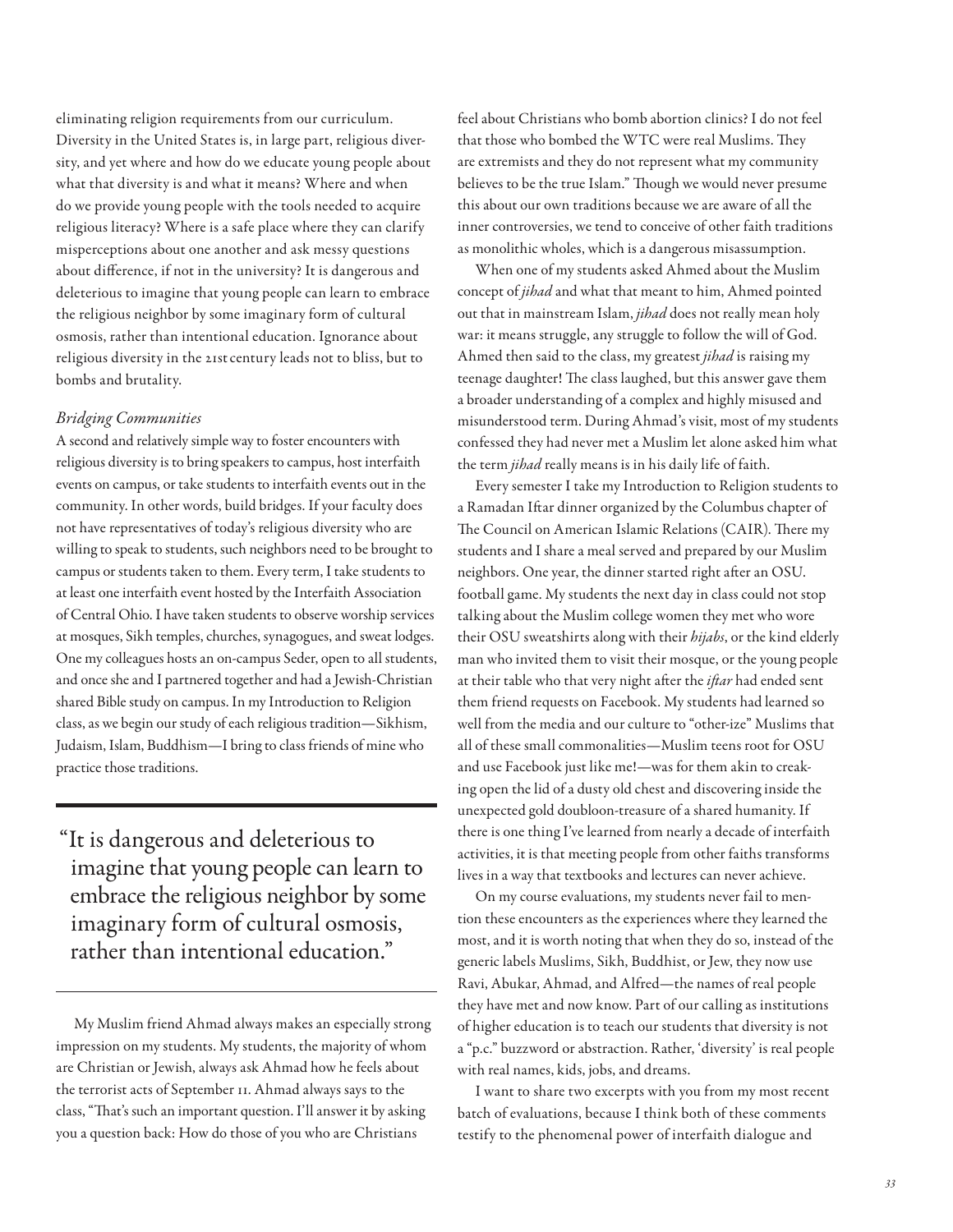genuine encounter with religious diversity to transform lives when allotted its proper place within higher education. One student wrote:

People say ignorance is bliss, but I do not always believe that to be true. In fact, I believe that ignorance within religion breeds hatred. Again, I fall back on the example of the world's current situation and the many Islamic nations involved. People consume a majority of what the media says and believe it to be true. Nonetheless, it takes a small amount of research to discover what Islam stands for. This was truly brought to my attention after our speaker. Without this course, I would still be carrying my preconceived notions of Muslims as violent and likely terrorists.

#### Another student wrote:

I think this is the frst lesson in any study of world religion: that individuals or groups are not representative of the whole, nor should they be. Yet so frequently we base our fear, mistrust, and hatred of each other on these episodic experiences that we have condemned the other's religion before we even know what it is or how it instructs.

At this point, you might be thinking that I have made interfaith dialogue sound easy or even Pollyannaish when we all know that such conversations are extremely frightening to many people, which is precisely why we try to avoid them. A lot of students show up to my Religion 101 class with terror in their eyes, and once a group of my Campus Crusade for Christ students protested having to attend the Ramadan dinner by refusing to eat any of the food prepared by Muslims. This resistance raises the question: What are we afraid of as a culture when it comes to education about religion and encounters with the religious

"What we fear most in encounters with the religious 'other' is the loss of our own identity and distinctiveness."

'other'? What we are afraid of on our campuses when it comes to difficult conversations about religious diversity and all its ancillary, heavily-freighted related social issues such as homosexuality, abortion, and the like?

What we fear most in encounters with the religious 'other' is the loss of our own identity and distinctiveness. Our faith and

religious practice is so bound up with the core of ourselves that we fear losing ourselves in such dialogues, being told we are wrong, and being coerced to change. This is especially true for our young students, who are still in the fragile process of discovering their own personhood and who tragically have been taught by our culture to defne themselves not by who they are, but by who they are not. In such an environment, diversity is a cause for fear and not celebration.

A strong defnition of the religious "other" keeps identity safe, whereas the discovery of a common, shared humanity threatens to blur the edges of our identity. In my decade of teaching undergraduates introduction to religion survey courses, I have discovered that the driving fear-question buried in the chest cavity of interfaith discussions is: "How can I be a part of a 'we' and still be 'me'?" In religious classrooms and other interfaith events, my students overwhelmingly fear betraying themselves and their own traditions. We must show them that it is possible to learn without conversion, and the best way I have found to do this is to teach without evangelism.

#### Empathy and Collaboration vs. Evangelism and Creed

Our culture unduly confuses education with evangelism, when of course it is possible to learn without conversion, just as it is possible to teach Spanish or learn to speak Spanish fuently and not become a Spanish person. This is why it is important to always state that the goal of interfaith dialogue and even religious higher education is not to convince anyone to change or that we are right and they are wrong, but simply to achieve mutual empathic understanding. I need to write something to that effect on course syllabi. Although it may seem obvious, undergraduates need reminding that understanding is not the same thing as agreement. I can understand why you would do something, though I can wish with all my heart you had not done it. How many friends and family members do we disagree with on hundreds of issues yet nonetheless love and understand? Our students do this all the time in their personal lives, and they need teaching, encouragement, and the opportunity to apply many of those same relationship skills to our campus discussions of religious diversity.

Our institutional missions aspire to unity in diversity, but to most of our students this sounds like an oxymoron because they (probably inspired by contemporary politics) confuse sameness with unity. Unity means we have a goal in common—a shared vision—but it does not mean we are homogeneous. This distinction lies at the heart of all communities and certainly to Lutheran universities in the 21st century.

When I talk to my students about this important distinction, I use the analogy of love. Have you ever been in love? Nearly